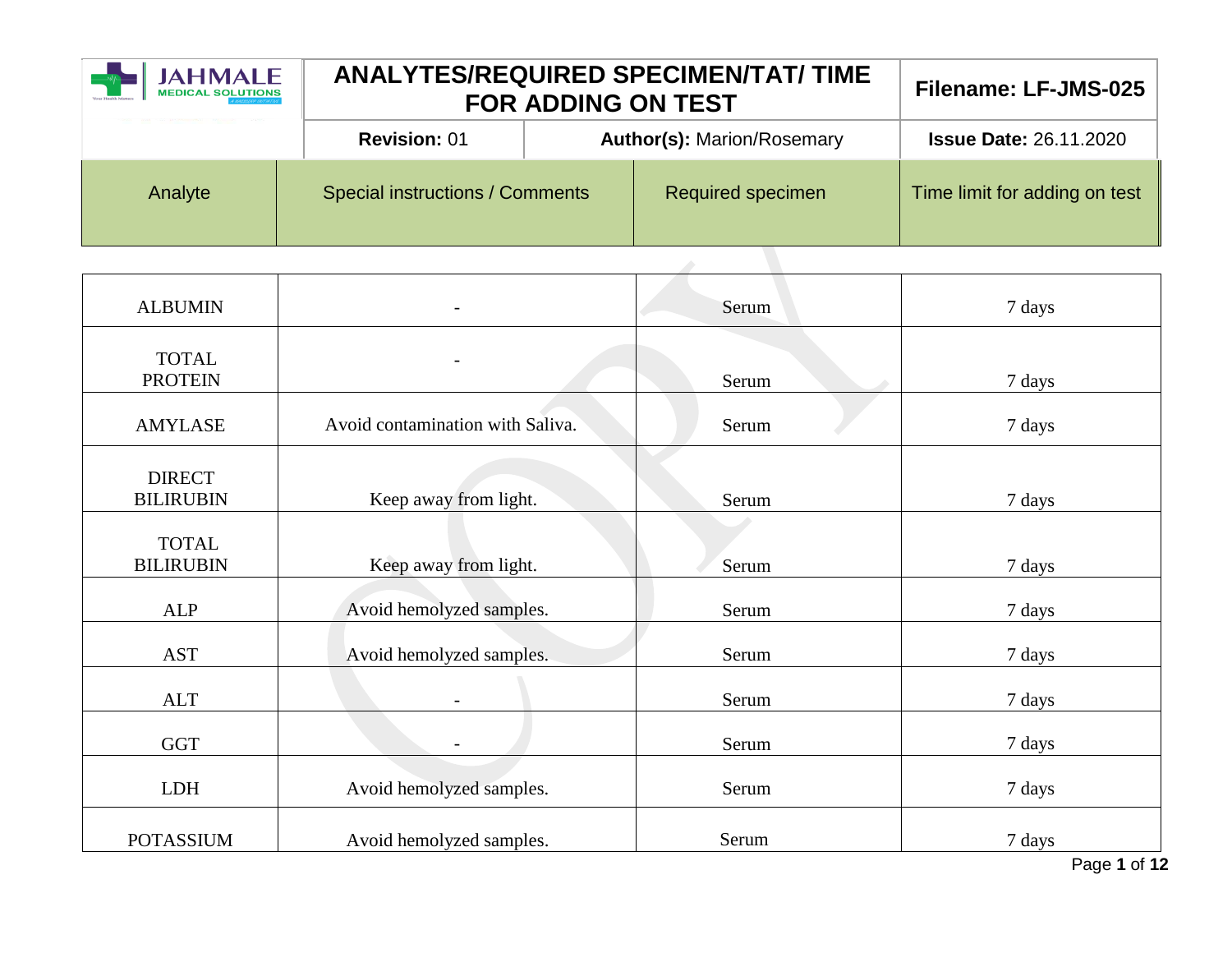| <b>IAHMALE</b>                        |                                                                                    | <b>FOR ADDING ON TEST</b> | <b>ANALYTES/REQUIRED SPECIMEN/TAT/ TIME</b> | Filename: LF-JMS-025          |
|---------------------------------------|------------------------------------------------------------------------------------|---------------------------|---------------------------------------------|-------------------------------|
|                                       | <b>Revision: 01</b>                                                                |                           | <b>Author(s): Marion/Rosemary</b>           | <b>Issue Date: 26.11.2020</b> |
| Analyte                               | <b>Special instructions / Comments</b>                                             |                           | Required specimen                           | Time limit for adding on test |
| <b>SODIUM</b>                         | Avoid grossly lipemic samples.                                                     |                           | Serum                                       | 7 days                        |
| <b>TRIGLYCERIDES</b>                  | Fasting sample recommended. Avoid icteric<br>samples.                              |                           | Serum                                       | 7 days                        |
| <b>CHOLESTROL</b>                     | Avoid icteric samples.                                                             |                           | Serum                                       | 7 days                        |
| HDL-CHOLESTROL                        |                                                                                    |                           | Serum                                       | 7 days                        |
| <b>CREATININE</b>                     | Avoid strongly lipemic samples.                                                    |                           | Serum                                       | 7 days                        |
| <b>UREA</b>                           | Avoid hemolyzed and strongly icteric<br>samples.                                   |                           | Serum                                       | 7 days                        |
| MICROALBUMIN-<br><b>TOTAL PROTEIN</b> | Avoid blood contamination during sample<br>collection.                             |                           | CSF/Urine                                   | 3 days                        |
| <b>CORRECTED</b><br><b>CALCIUM</b>    | Avoid hemolyzed samples.<br>Do not use a tourniquet when collecting the<br>sample. |                           | Serum                                       | 7 days                        |
| <b>MAGNESIUM</b>                      | Avoid hemolyzed samples.                                                           |                           | Serum                                       | 7 days                        |
| <b>CHLORIDE</b>                       | Avoid hemolyzed and grossly lipemic<br>samples.                                    |                           | Serum                                       | 7 days                        |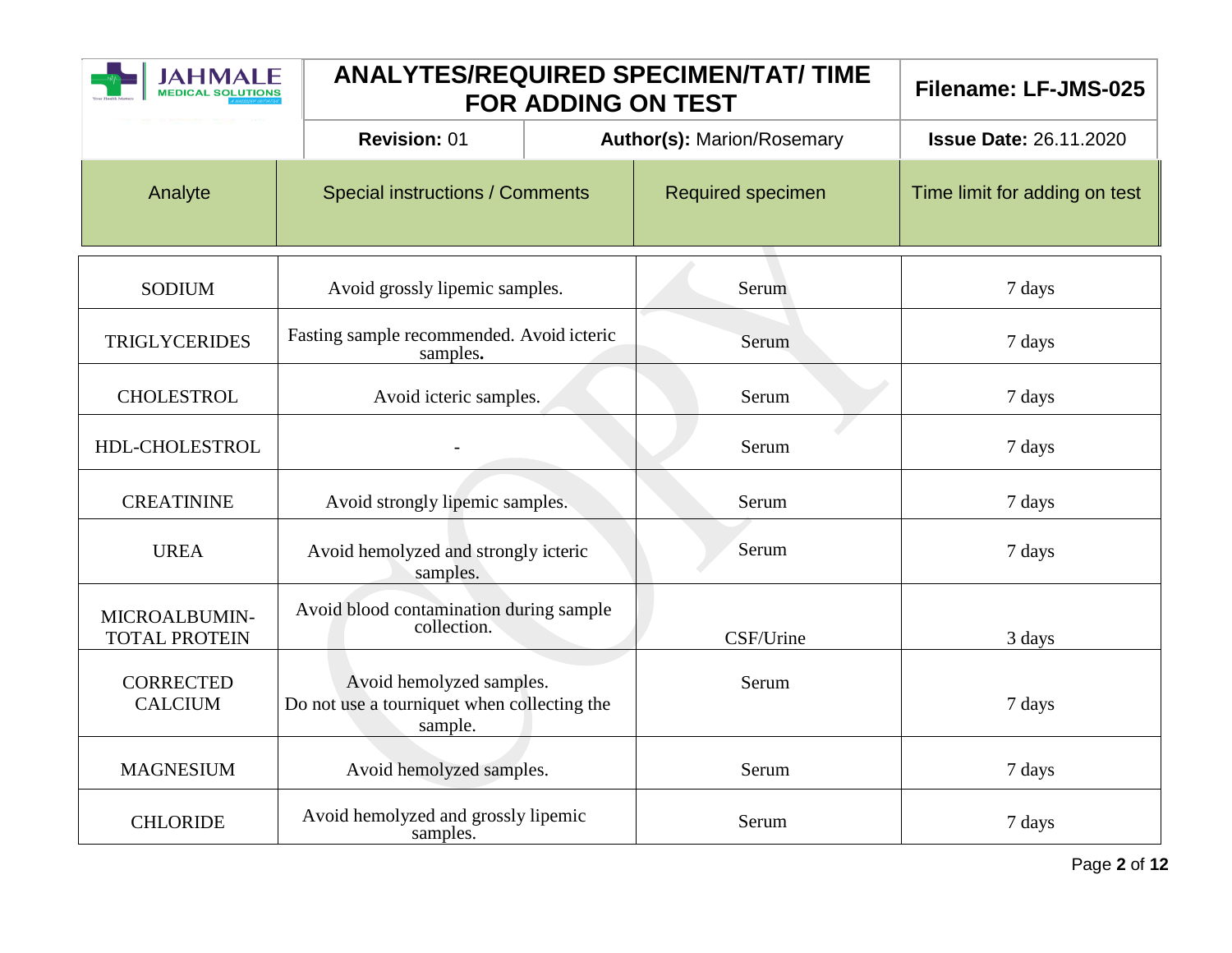| <b>JAHMALE</b><br><b>MEDICAL SOLUTIONS</b> | <b>ANALYTES/REQUIRED SPECIMEN/TAT/ TIME</b><br><b>FOR ADDING ON TEST</b> | Filename: LF-JMS-025              |                               |
|--------------------------------------------|--------------------------------------------------------------------------|-----------------------------------|-------------------------------|
|                                            | <b>Revision: 01</b>                                                      | <b>Author(s): Marion/Rosemary</b> | <b>Issue Date: 26.11.2020</b> |
| Analyte                                    | <b>Special instructions / Comments</b>                                   | <b>Required specimen</b>          | Time limit for adding on test |
|                                            |                                                                          |                                   |                               |

| <b>PHOSPHATE</b> | Avoid strongly hemolyzed samples.                          | Serum                  | 4 days          |
|------------------|------------------------------------------------------------|------------------------|-----------------|
| HbA1C            |                                                            | EDTA-whole blood       | 7 days          |
| <b>URIC ACID</b> |                                                            | Serum                  | 7 days          |
| <b>IRON</b>      | Avoid hemolyzed and grossly lipemic<br>samples.            | Serum                  | 7 days          |
| <b>GLUCOSE</b>   | Avoid icteric and strongly lipemic samples.                | Serum                  | 7 days          |
| <b>CK</b>        | Avoid Excessive Exercise.<br>Avoid hemolyzed samples.      | Serum                  | Within 24 hours |
| <b>CRP</b>       |                                                            | Serum                  | 7 days          |
| <b>CBC</b>       |                                                            | EDTA-whole blood       | Within 24 hours |
| aPTT             | Reagent dependent. Reduced stability in<br>heparin Plasma. | <b>Citrated Plasma</b> | 4 hours         |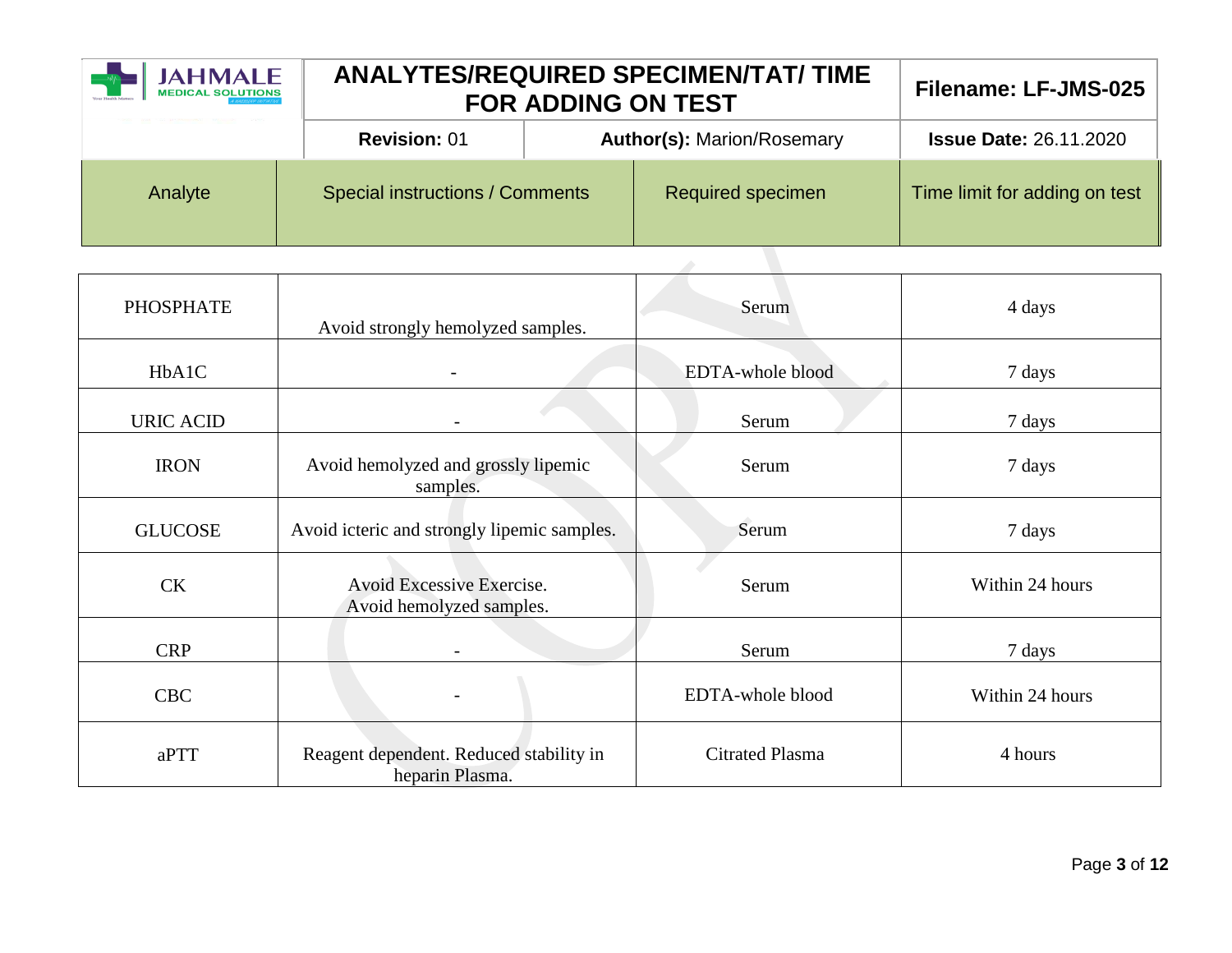| <b>JAHMALE</b><br><b>MEDICAL SOLUTIONS</b> | <b>ANALYTES/REQUIRED SPECIMEN/TAT/ TIME</b><br><b>FOR ADDING ON TEST</b> |  |                                   | Filename: LF-JMS-025          |
|--------------------------------------------|--------------------------------------------------------------------------|--|-----------------------------------|-------------------------------|
|                                            | <b>Revision: 01</b>                                                      |  | <b>Author(s): Marion/Rosemary</b> | <b>Issue Date: 26.11.2020</b> |
| Analyte                                    | <b>Special instructions / Comments</b>                                   |  | <b>Required specimen</b>          | Time limit for adding on test |
|                                            |                                                                          |  |                                   |                               |

| PT/INR                       | Reagent Dependent.                                                             | Citrated plasma         | Within 24 hours          |
|------------------------------|--------------------------------------------------------------------------------|-------------------------|--------------------------|
| <b>FIBRINOGEN</b>            |                                                                                | Citrated plasma         | Within 24 hours          |
| <b>MALARIA</b>               |                                                                                | EDTA-whole blood        | Within 24 hours          |
| <b>BLOOD PARASITES</b>       | Sample must reach the lab within 4 hours.                                      | EDTA-whole blood        | No add on tests allowed. |
| <b>ESR</b>                   |                                                                                | EDTA-whole blood        | Within 4 hours           |
| <b>SICKLING</b>              |                                                                                | <b>EDTA Whole blood</b> | 7 days                   |
| HB<br><b>ELECTROPHORESIS</b> | Patient should not have had blood transfusion<br>within the last three months. | EDTA-whole blood        | 5 days                   |
| URINE R/E                    |                                                                                | Urine                   | Within 24 hours          |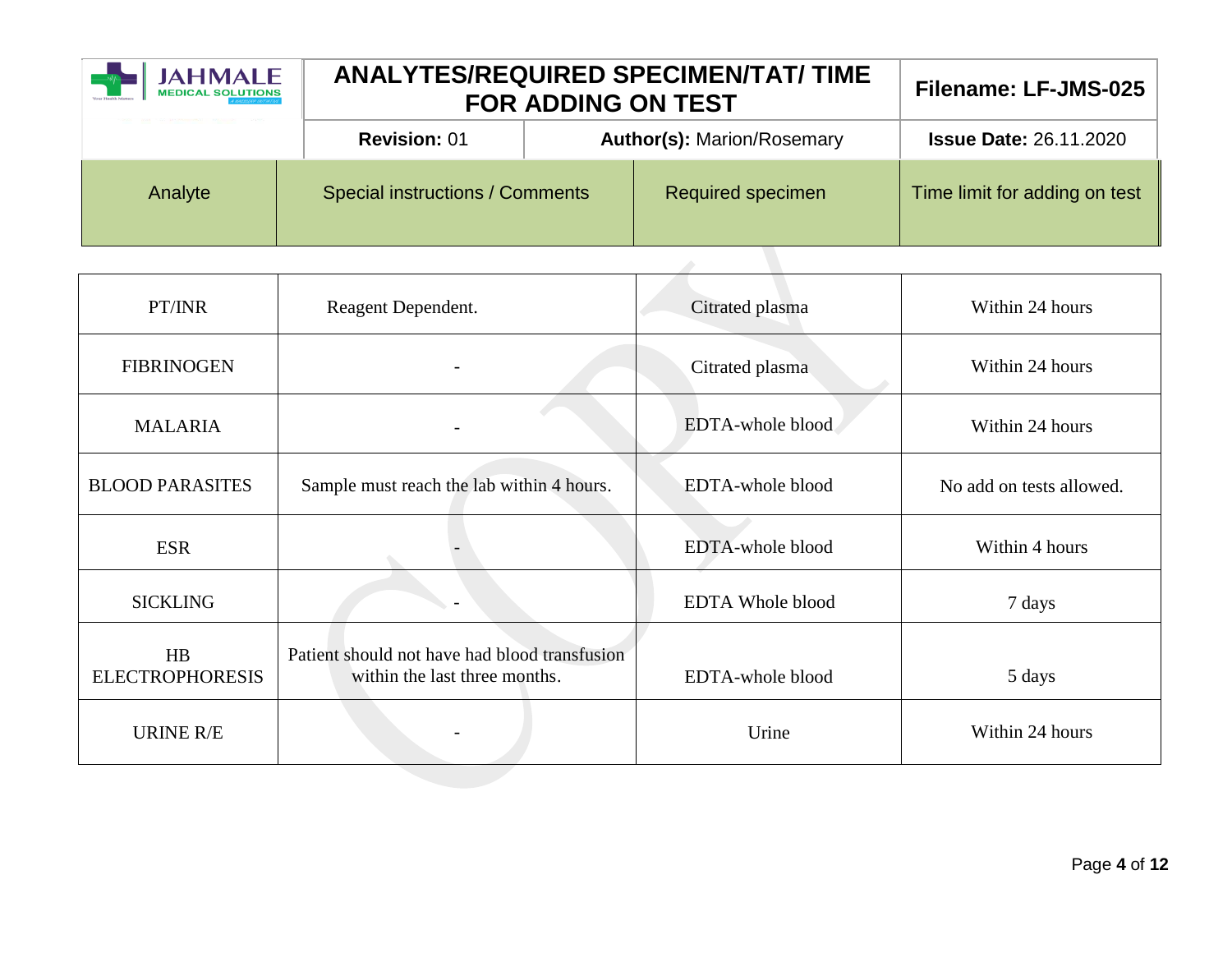| JAHMALE<br>MEDICAL SOLUTIONS | <b>ANALYTES/REQUIRED SPECIMEN/TAT/ TIME</b><br><b>FOR ADDING ON TEST</b> | Filename: LF-JMS-025              |                               |
|------------------------------|--------------------------------------------------------------------------|-----------------------------------|-------------------------------|
|                              | <b>Revision: 01</b>                                                      | <b>Author(s): Marion/Rosemary</b> | <b>Issue Date: 26.11.2020</b> |
| Analyte                      | <b>Special instructions / Comments</b>                                   | <b>Required specimen</b>          | Time limit for adding on test |
|                              |                                                                          |                                   |                               |

| STOOL R/E                        | Stool should reach the lab within 2 hours. | Stool                                                                                 | No add on test allowed. |
|----------------------------------|--------------------------------------------|---------------------------------------------------------------------------------------|-------------------------|
| <b>URINE C/S</b>                 |                                            | Urine                                                                                 | Within 24 hours         |
| CSF C/S                          | Sample must reach the lab within 2 hours.  | CSF: three samples required; 1<br>fluoride tube and 2 plain tubes.                    |                         |
| STOOL C/S                        |                                            | Stool                                                                                 | Within 24 hours         |
| <b>EAR SWAB</b>                  |                                            | Swab in Amies transport medium.                                                       | 24 hours                |
| <b>WOUND SWAB</b>                |                                            | Swab in Amies transport medium.                                                       | 24 hours                |
| VAGINA &<br><b>CERVICAL SWAB</b> |                                            | High Vaginal Swab/Thin Prep in<br>Amies Transport Medium.                             | 24 hours                |
| <b>BLOOD</b><br><b>CULTURE</b>   |                                            | Sample should be in blood culture<br>bottle; 1 anaerobe bottle and 1<br>aerobe bottle |                         |
| <b>SPUTUM</b><br><b>CULTURE</b>  | Early morning sputum.                      |                                                                                       | Within 24 hours         |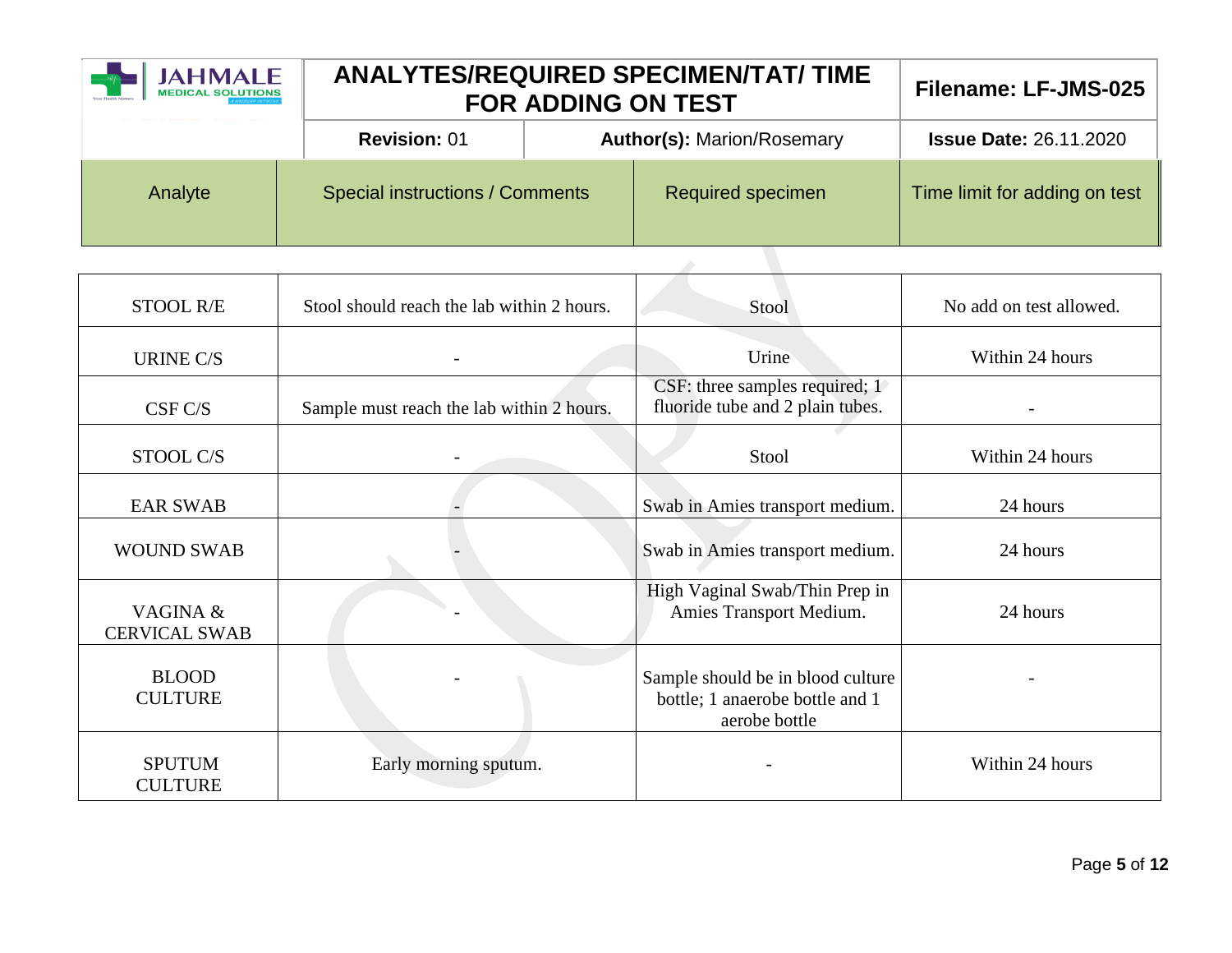| <b>JAHMALE</b><br><b>MEDICAL SOLUTIONS</b> | <b>ANALYTES/REQUIRED SPECIMEN/TAT/ TIME</b><br><b>FOR ADDING ON TEST</b> |  |                                   | Filename: LF-JMS-025          |
|--------------------------------------------|--------------------------------------------------------------------------|--|-----------------------------------|-------------------------------|
|                                            | <b>Revision: 01</b>                                                      |  | <b>Author(s): Marion/Rosemary</b> | <b>Issue Date: 26.11.2020</b> |
| Analyte                                    | <b>Special instructions / Comments</b>                                   |  | <b>Required specimen</b>          | Time limit for adding on test |
|                                            |                                                                          |  |                                   |                               |

| THROAT & MOUTH<br><b>SWAB</b> |                                       | Swab in Amies Transport Medium. | 24 hours        |
|-------------------------------|---------------------------------------|---------------------------------|-----------------|
| AFB MICROBIOLOGY              | Early Morning Sputum Before Brushing. |                                 | 1 week          |
| <b>TESTOSTERONE</b>           | Avoid grossly hemolyzed samples       | Serum                           | 7 days          |
| <b>ESTRADIOL (E2)</b>         |                                       | Serum                           | 2 days          |
| <b>CORTISOL</b>               |                                       | Serum                           | 5 days          |
| <b>PROGESTERONE</b>           |                                       | Serum                           | 5 days          |
| $CK-MB$                       |                                       | Serum                           | Within 24 hours |
| <b>B-HCG</b>                  | $\qquad \qquad$                       | Serum                           | 3days           |
| HBsAg                         | $\overline{\phantom{0}}$              | Serum                           | 5 days          |
| HBeAg                         |                                       | Serum                           | 7 days          |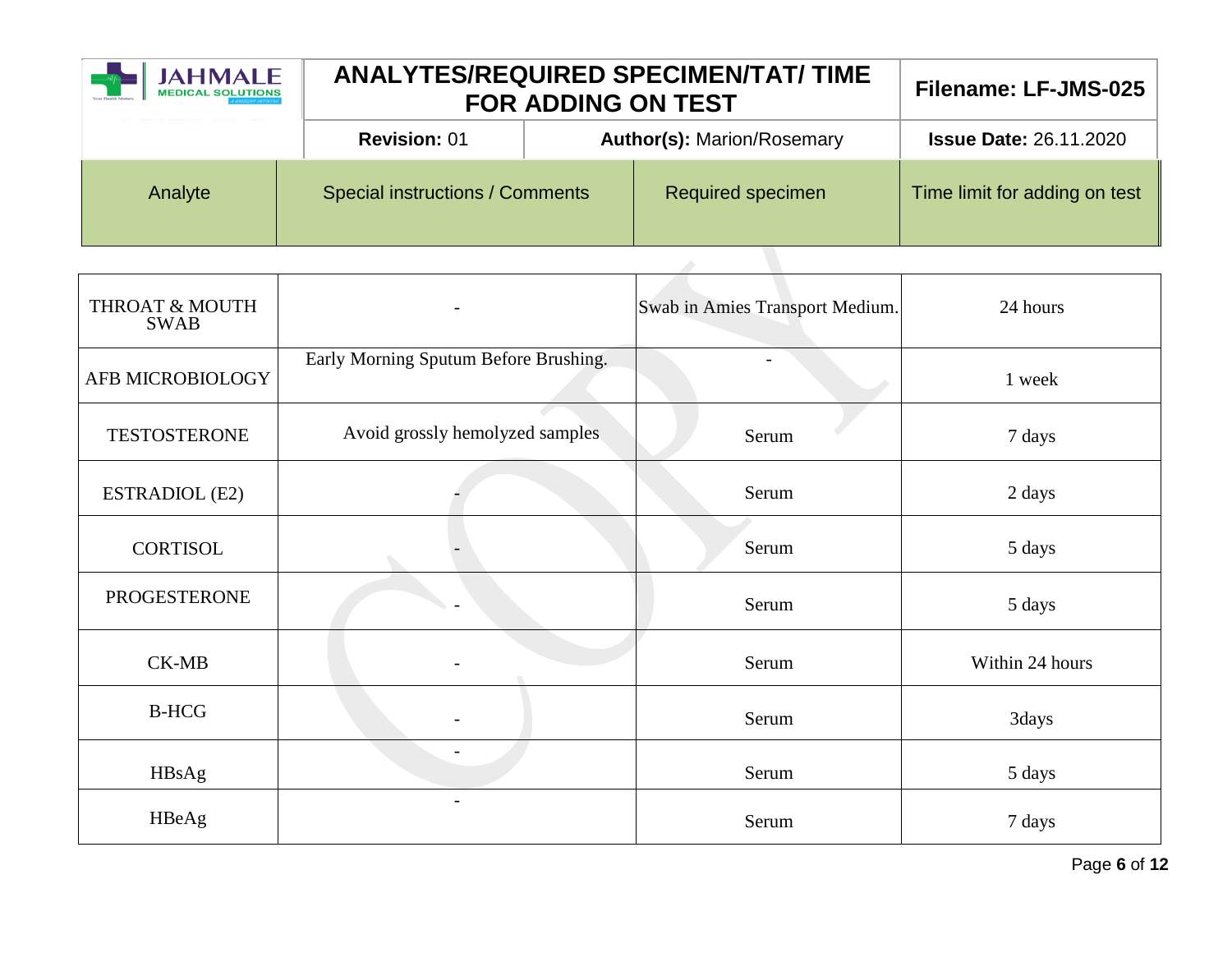| <b>Author(s): Marion/Rosemary</b><br><b>Revision: 01</b><br><b>Issue Date: 26.11.2020</b>                      |  |
|----------------------------------------------------------------------------------------------------------------|--|
|                                                                                                                |  |
| <b>Special instructions / Comments</b><br><b>Required specimen</b><br>Time limit for adding on test<br>Analyte |  |

| HBsAb            |                                          | Serum | 6 days   |
|------------------|------------------------------------------|-------|----------|
| HBeAb            |                                          | Serum | 5 days   |
| HBcAb            |                                          | Serum | 5 days   |
| HBcIgM           |                                          | Serum | 6 days   |
| FREE T4          | Last menstrual cycle start date required | Serum | 7 days   |
| FREE T3          | Last menstrual cycle start date required | Serum | 7 days   |
| <b>TSH</b>       | Last menstrual cycle start date required | Serum | 7 days   |
| LH               | Last menstrual cycle start date required | Serum | 14 days  |
| <b>FSH</b>       | Last menstrual cycle start date required | Serum | 14 days  |
| <b>PROLACTIN</b> | Last menstrual cycle start date required | Serum | 14 days  |
| <b>INSULIN</b>   |                                          | Serum | 24 hours |
| <b>FERRITIN</b>  | Avoid grossly hemolyzed samples          | Serum | 7 days   |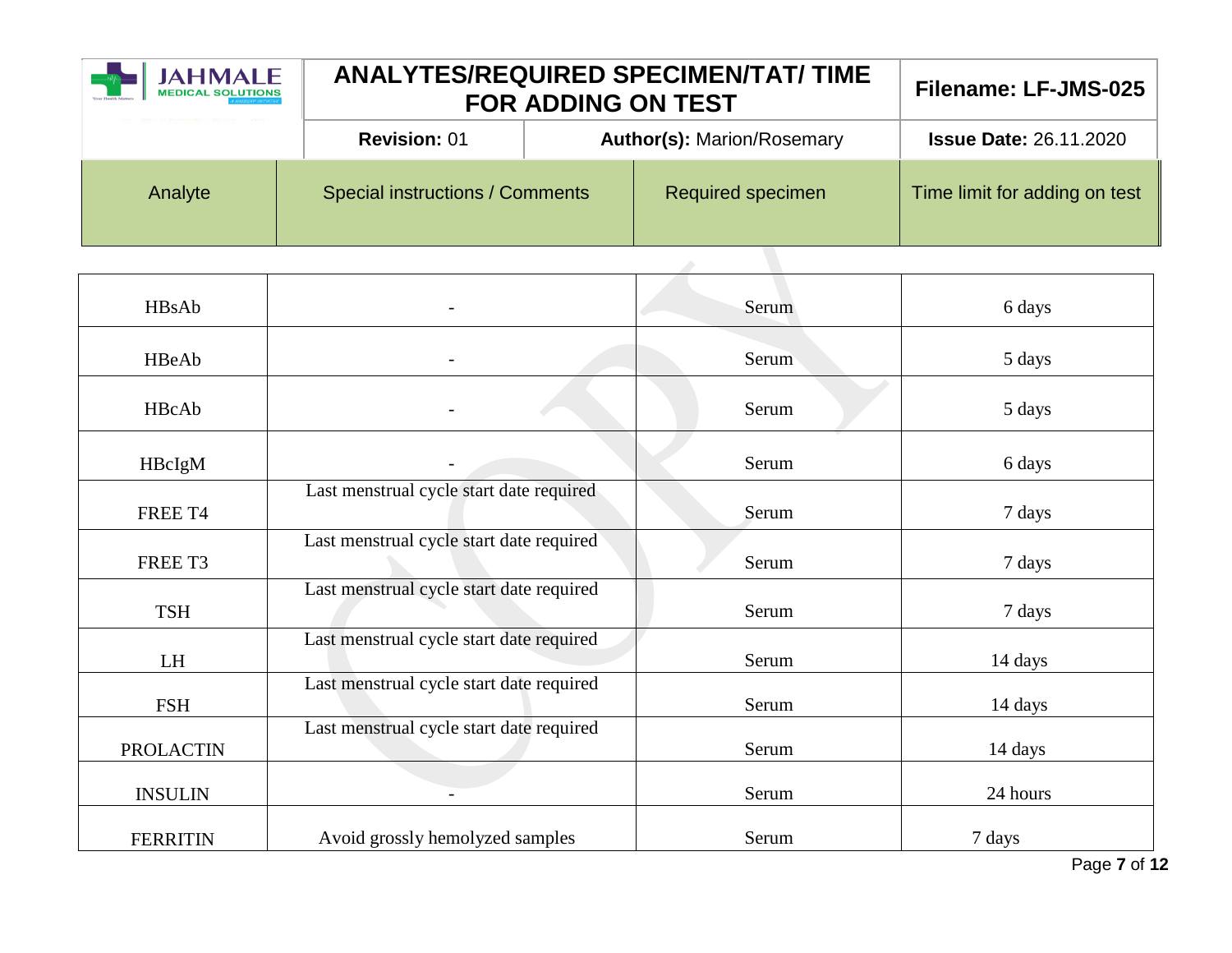| JAHMALE<br>MEDICAL SOLUTIONS | <b>ANALYTES/REQUIRED SPECIMEN/TAT/ TIME</b><br><b>FOR ADDING ON TEST</b> |                                   |                          | Filename: LF-JMS-025          |
|------------------------------|--------------------------------------------------------------------------|-----------------------------------|--------------------------|-------------------------------|
|                              | <b>Revision: 01</b>                                                      | <b>Author(s): Marion/Rosemary</b> |                          | <b>Issue Date: 26.11.2020</b> |
| Analyte                      | Special instructions / Comments                                          |                                   | <b>Required specimen</b> | Time limit for adding on test |
|                              |                                                                          |                                   |                          |                               |

| Alpha Feto Protein | $\overline{\phantom{a}}$                                                                                | Serum | 7 days  |
|--------------------|---------------------------------------------------------------------------------------------------------|-------|---------|
| <b>PSA</b>         |                                                                                                         | Serum | 5 days  |
| <b>CEA</b>         |                                                                                                         | Serum | 7 days  |
| CA-125             |                                                                                                         | Serum | 7 days  |
| IGE                |                                                                                                         | Serum | 7 days  |
| <b>VITAMIND</b>    |                                                                                                         | Serum | 4 days  |
| <b>VITAMIN B12</b> |                                                                                                         | Serum | 2 days  |
| <b>FOLATE</b>      | Protect from light. Store samples at $2^{\circ} - 8^{\circ}$ if<br>they cannot be measured immediately. | Serum | 2 days  |
| <b>HIV</b>         |                                                                                                         | Serum | 4 weeks |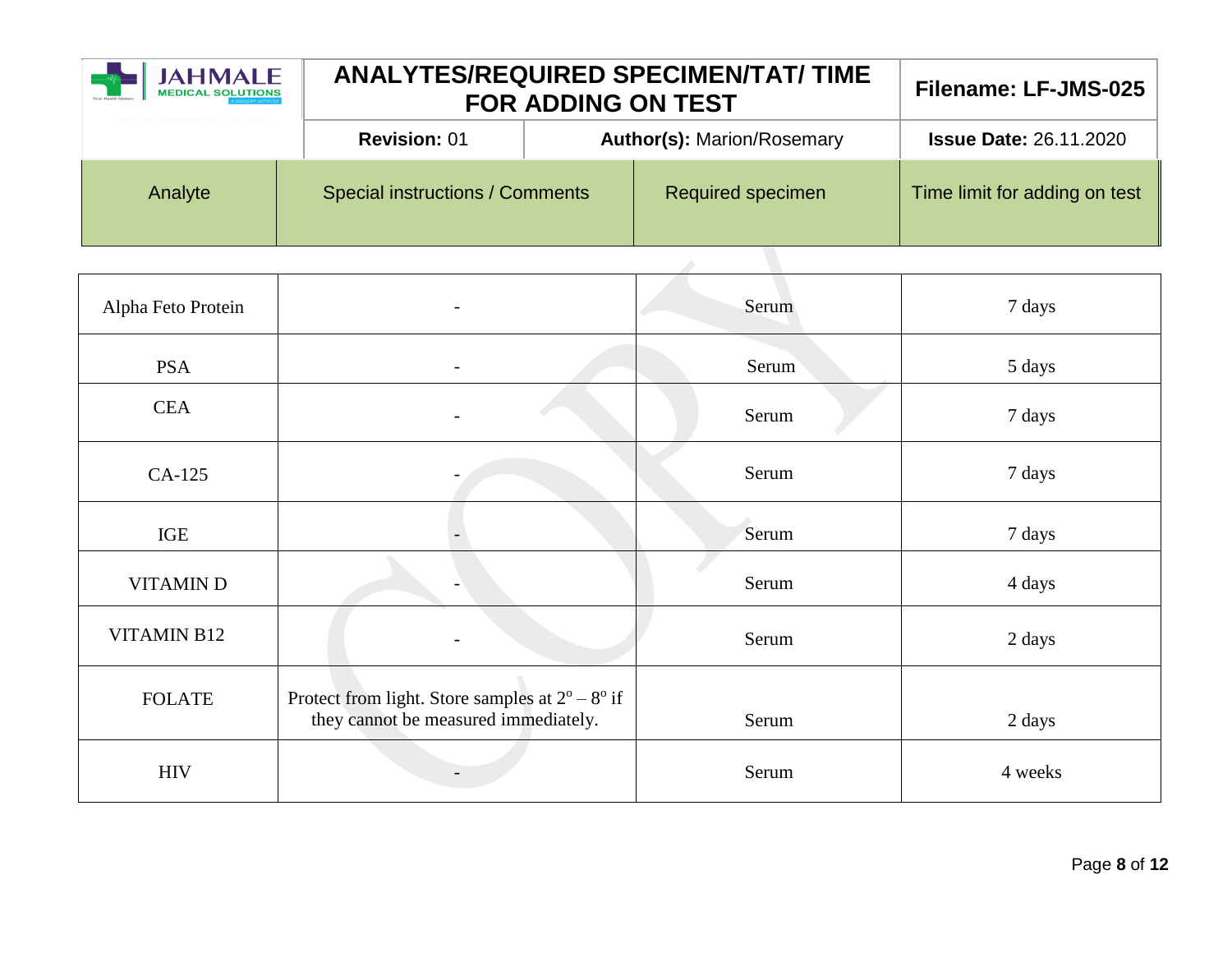| <b>JAHMALE</b><br><b>MEDICAL SOLUTIONS</b> | <b>ANALYTES/REQUIRED SPECIMEN/TAT/ TIME</b><br><b>FOR ADDING ON TEST</b> |                                   |                          | Filename: LF-JMS-025          |
|--------------------------------------------|--------------------------------------------------------------------------|-----------------------------------|--------------------------|-------------------------------|
|                                            | <b>Revision: 01</b>                                                      | <b>Author(s): Marion/Rosemary</b> |                          | <b>Issue Date: 26.11.2020</b> |
| Analyte                                    | Special instructions / Comments                                          |                                   | <b>Required specimen</b> | Time limit for adding on test |
|                                            |                                                                          |                                   |                          |                               |

| <b>TROPONIN I</b>                 | Avoid hemolyzed samples                 | Serum                        | 24 hours |
|-----------------------------------|-----------------------------------------|------------------------------|----------|
| D-DIMER                           |                                         | Whole Blood (Sodium Citrate) |          |
| <b>HEPATITIS C</b>                |                                         | Serum                        | 7 days   |
| <b>RPR</b>                        | Avoid hemolyzed and lipemic samples     | Serum                        | 48 hours |
| <b>RHEMATOID</b><br><b>FACTOR</b> | Avoid hemolyzed and lipemic samples     | Serum                        | 48 hours |
| <b>TYPHOID IGG/IGM</b>            | Avoid hemolyzed and lipemic samples     | Serum                        | 48 hours |
| <b>BLOOD GROUP</b>                | At least three months post transfusion. | <b>Whole Blood</b>           | 7 days   |
| <b>TPHA</b>                       | Avoid hemolyzed and lipemic samples     | Serum                        | 48 hours |
| <b>URINE PT</b>                   |                                         | Urine                        | 48 hours |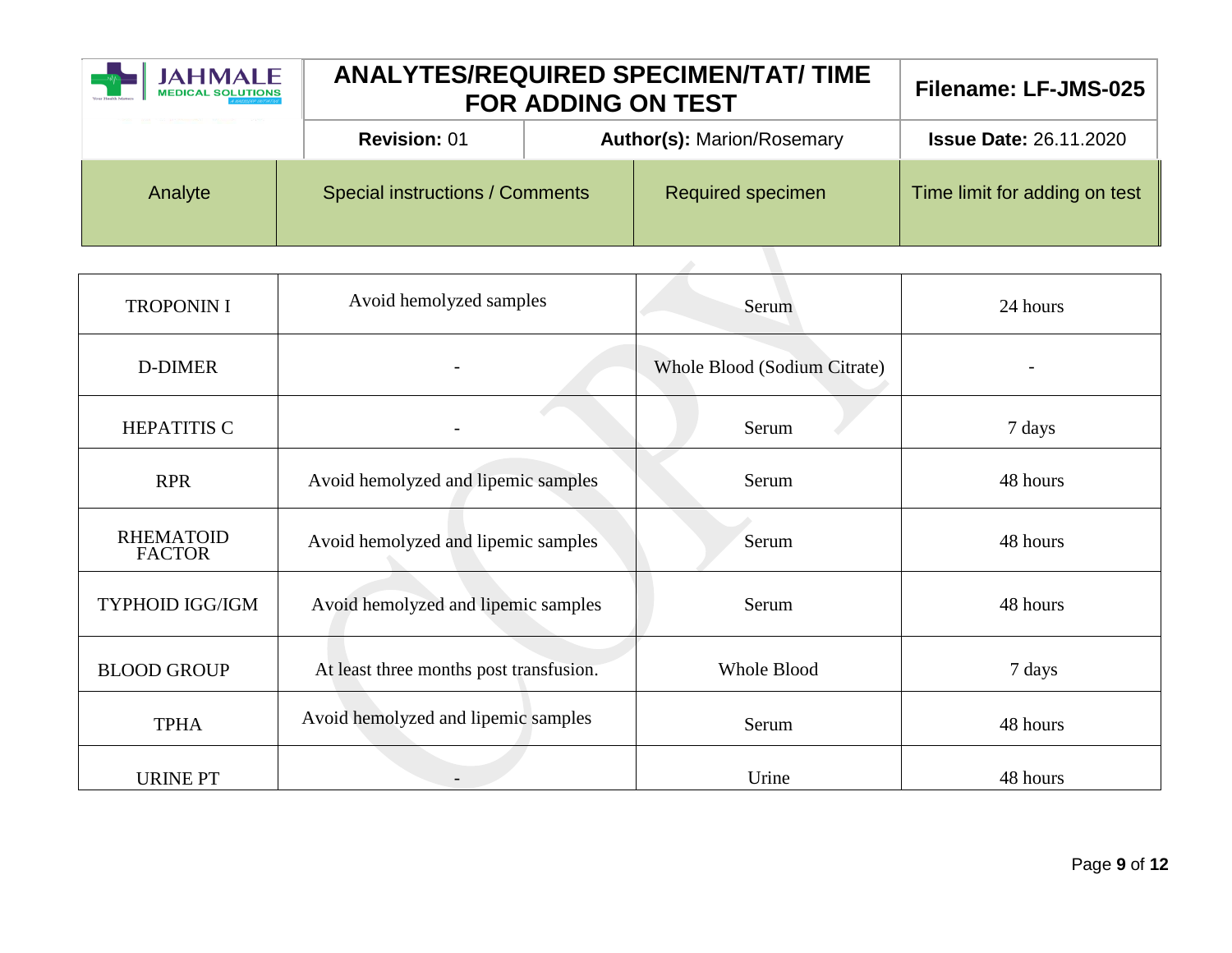| JAHMALE<br><b>ANALYTES/REQUIRED SPECIMEN/TAT/ TIME</b><br><b>FOR ADDING ON TEST</b> |                                        | Filename: LF-JMS-025              |                          |                               |
|-------------------------------------------------------------------------------------|----------------------------------------|-----------------------------------|--------------------------|-------------------------------|
|                                                                                     | <b>Revision: 01</b>                    | <b>Author(s): Marion/Rosemary</b> |                          | <b>Issue Date: 26.11.2020</b> |
| Analyte                                                                             | <b>Special instructions / Comments</b> |                                   | <b>Required specimen</b> | Time limit for adding on test |

| <b>SERUM PT</b>                  |                                                                        | Serum                                     | 48 hours |
|----------------------------------|------------------------------------------------------------------------|-------------------------------------------|----------|
| <b>DIRECT COOMBS</b>             | $\overline{a}$                                                         | <b>Whole Blood</b>                        | 7 days   |
| <b>INDIRECT COOMBS</b>           |                                                                        | Serum                                     | 7 days   |
| CD4                              |                                                                        | Whole blood (EDTA)                        | 24 hours |
| HEPATITIS B VIRAL<br><b>LOAD</b> |                                                                        | Serum                                     | 7 days   |
| <b>SEMEN ANALYSIS</b>            | Sample to be delivered within an hour.<br>Abstinence for $3 - 7$ days. | Semen in sterile wide mouth<br>container. | 1 hour   |
| <b>HIV VIRAL LOAD PCR</b>        |                                                                        | Whole Blood                               |          |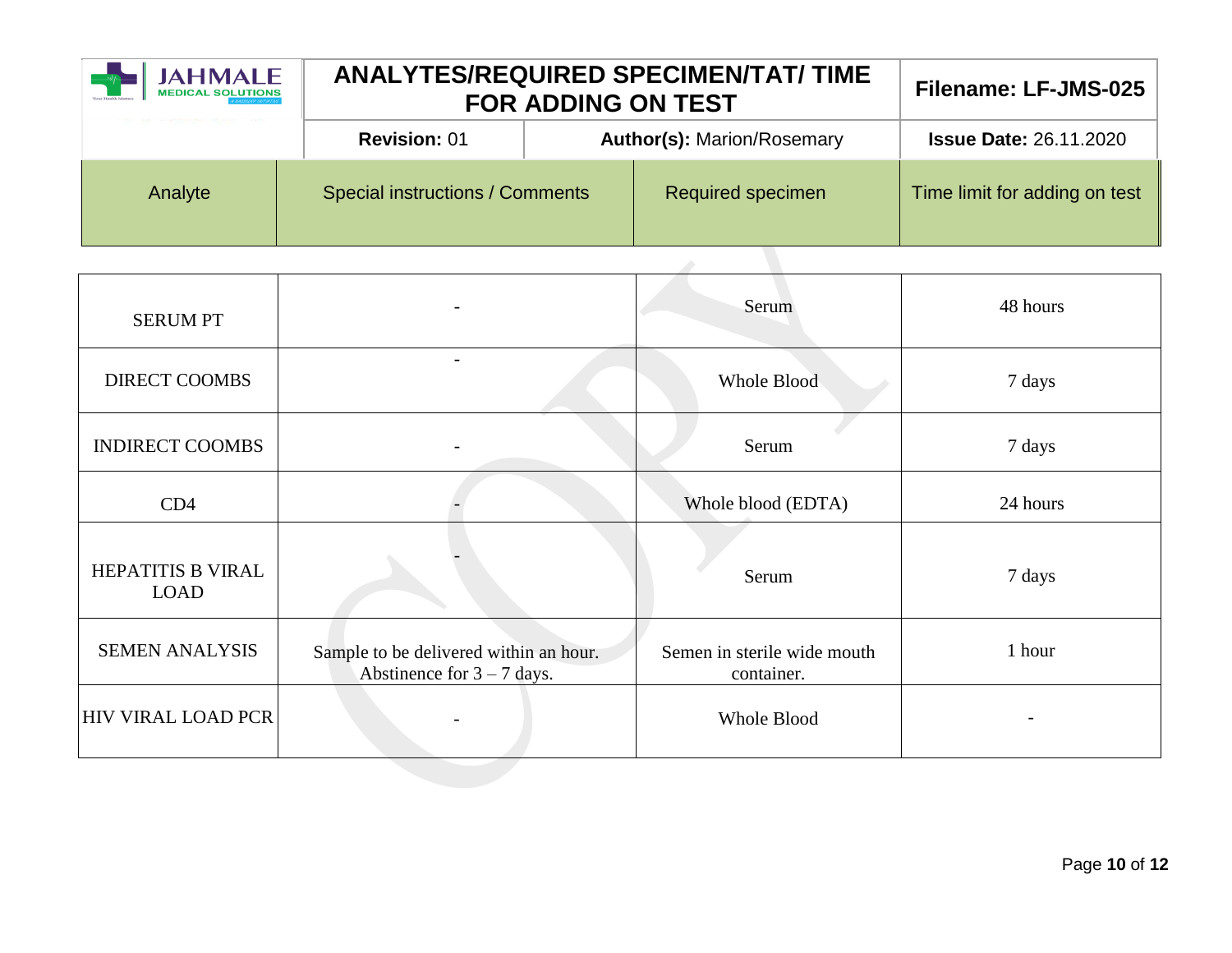| <b>AHMALE</b>                                         | <b>ANALYTES/REQUIRED SPECIMEN/TAT/ TIME</b><br><b>FOR ADDING ON TEST</b> | Filename: LF-JMS-025                            |                               |
|-------------------------------------------------------|--------------------------------------------------------------------------|-------------------------------------------------|-------------------------------|
|                                                       | <b>Revision: 01</b>                                                      | <b>Author(s): Marion/Rosemary</b>               | <b>Issue Date: 26.11.2020</b> |
| Analyte                                               | <b>Special instructions / Comments</b>                                   | Required specimen                               | Time limit for adding on test |
| H. pylori ANTIBODY                                    |                                                                          | Serum                                           | 7 days                        |
| H. pylori ANTIGEN                                     |                                                                          | Stool                                           | 1 day                         |
| <b>BILHARZIA</b><br><b>SEROLOGY</b>                   |                                                                          | Serum                                           | 7 days                        |
| HEPATITIS C VIRAL<br><b>LOAD</b>                      |                                                                          | Serum                                           | 2 days                        |
| C. trachomatis & N.<br>gonorrhea PCR                  |                                                                          | Urine/High Vaginal Swab                         |                               |
| <b>VAGINOSIS</b><br><b>BACTERIAL PCR</b>              |                                                                          | High Vaginal Swab in Amies<br>transport Medium. |                               |
| <b>HUMAN</b><br><b>PAPILLOMAVIRUS</b><br>(HPV) SCREEN |                                                                          | Thin Prep/High Vaginal Swab                     |                               |